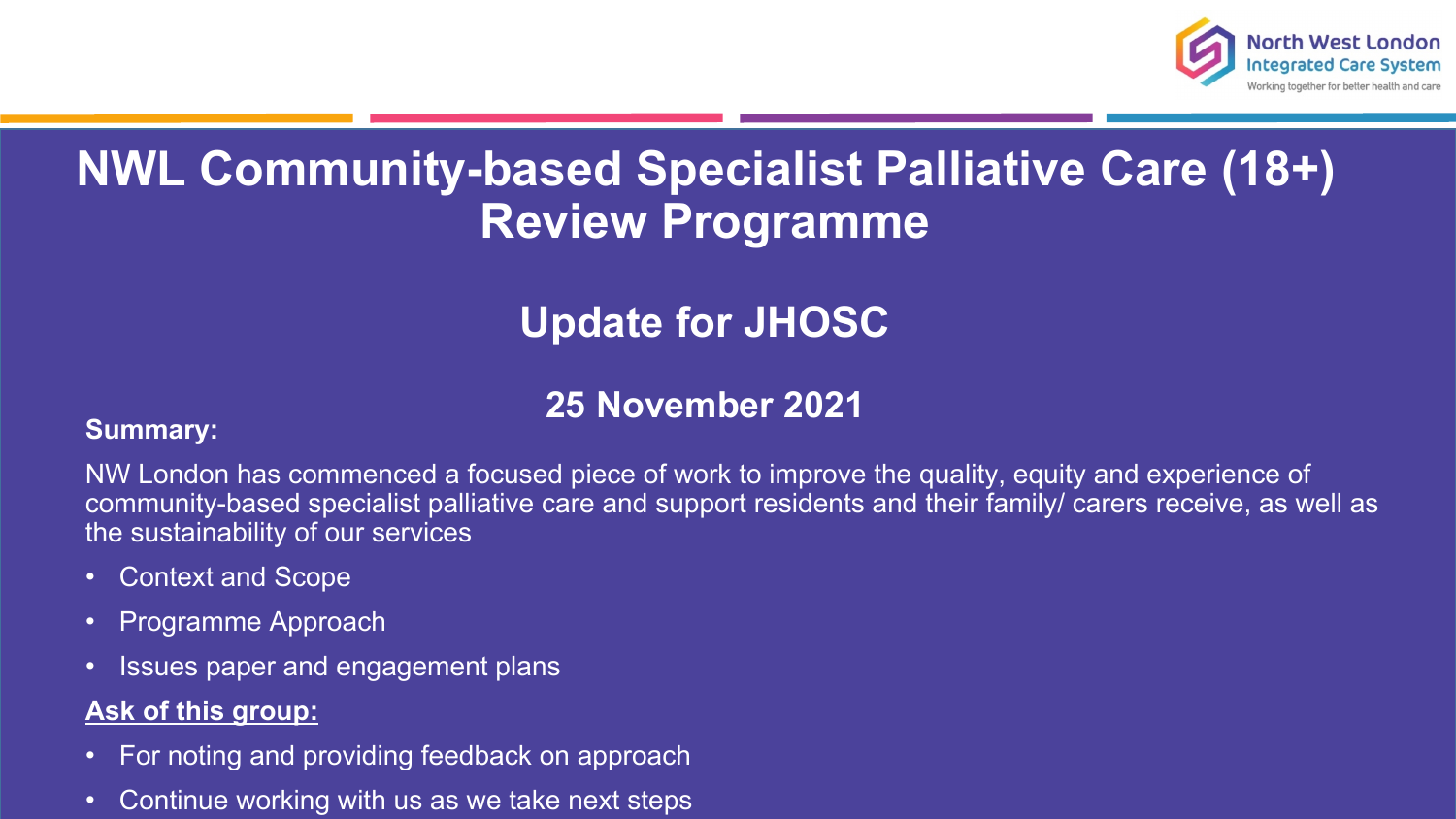#### **Context**

#### **OUR VISION:**

**NWL residents and their families/ carers have equal access to high quality community-based specialist palliative and end of life care and support, that is coordinated, and which from diagnosis through to bereavement reflects their individual needs**.

- This service improvement programme of work is following on from the 4 CCGS palliative care review work undertaken in 2019/20 across<sup>'</sup>4 of our CCG – Brent, West London, Central London and Hammersmith & Fulham.
- We have some excellent community-based specialist palliative care services and committed partners and we want to build on this excellence and support our services to be as sustainable as possible
- We do have variation in quality and level of service across NW London and this cannot continue this will drive our approach.
- We are committed to transparent and meaningful engagement with public, patients, families, carers and other stakeholders.
- There are some immediate challenges on workforce and sustainable funding (given impact on the charitable sector during the pandemic) that we need to address at pace





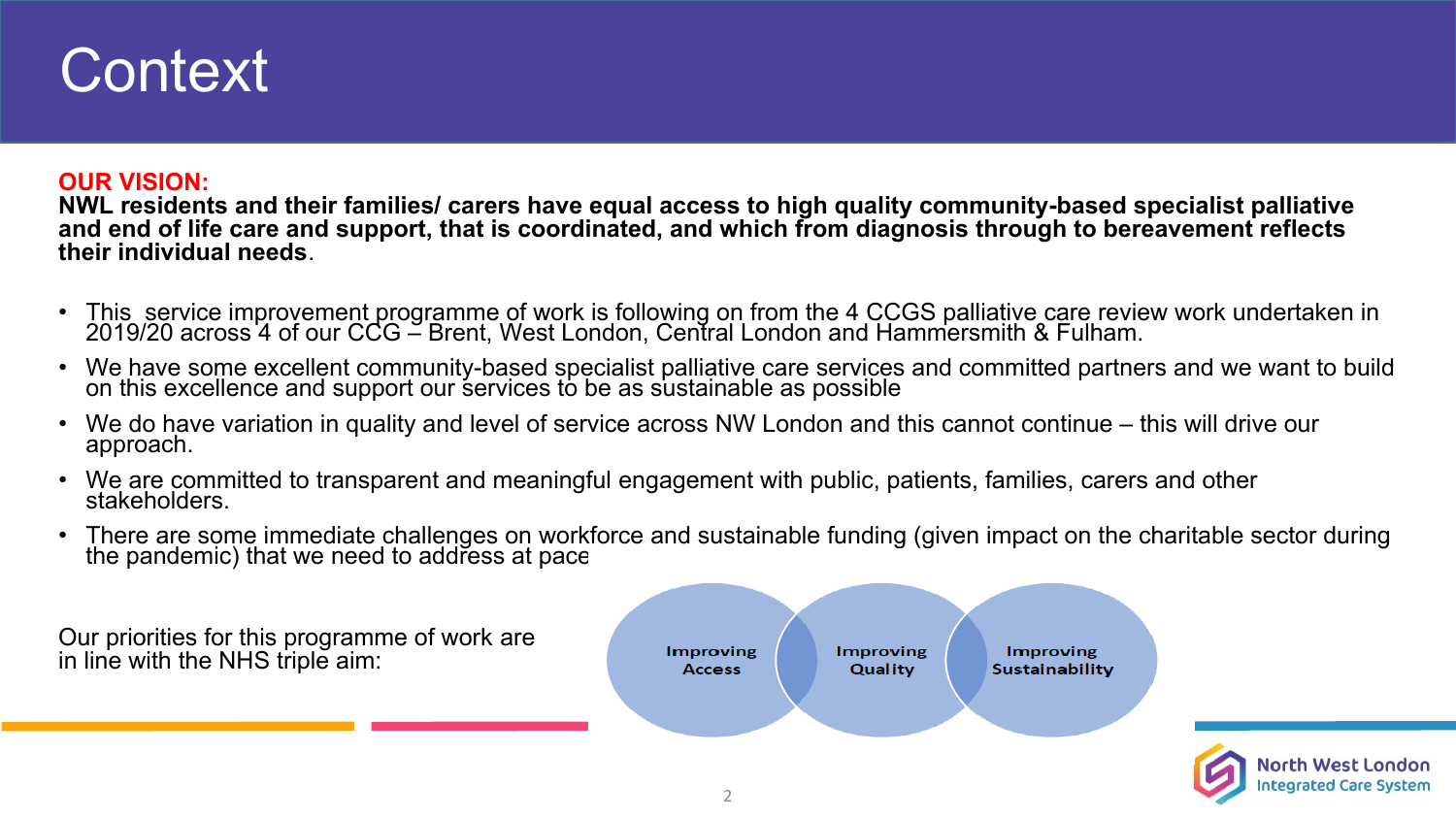### NW London's adult community-based specialist palliative care (SPC) provision



3

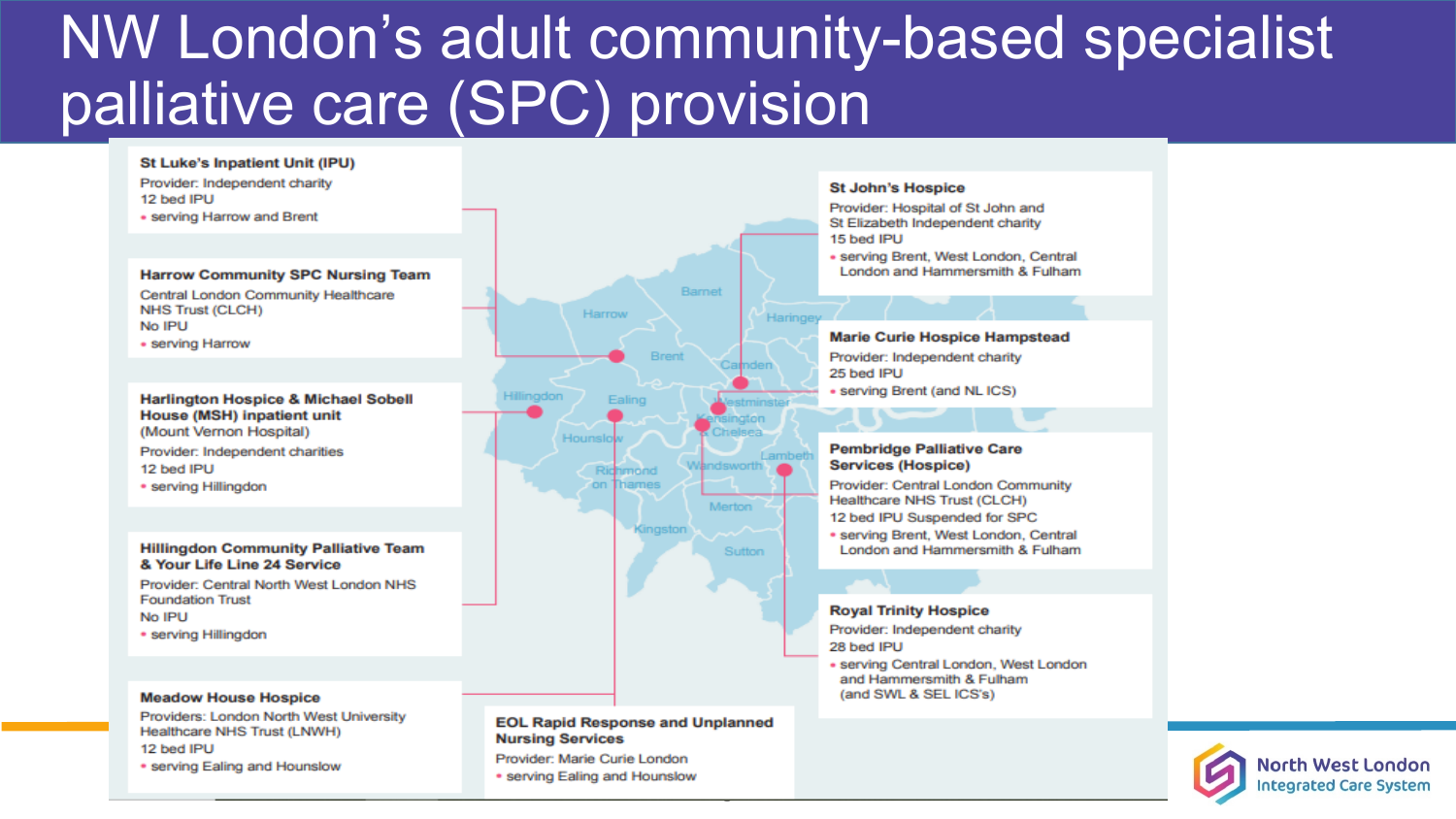## Scope - What will this cover

- It will focus on community-based specialist palliative services for **adults** (18 years +) across all of NW London, as this is the part of the end of life pathway that is most fragile at this time.
- The work **will not be reviewing children's palliative and end of life care services, hospital based specialist palliative care and universal palliative care services** such as community/district nursing and primary care.
- We will however be working hard to make sure that our work links closely and integrates with hospital specialist palliative care and to all other generalist palliative and end of life care services in North West London.
- We will also be working very closely with other NWL ICS improvement programmes of work underway i.e. Enhanced health in care homes (EHCH) programme, Community District Nursing Review, Acute Discharge hubs; Cancer

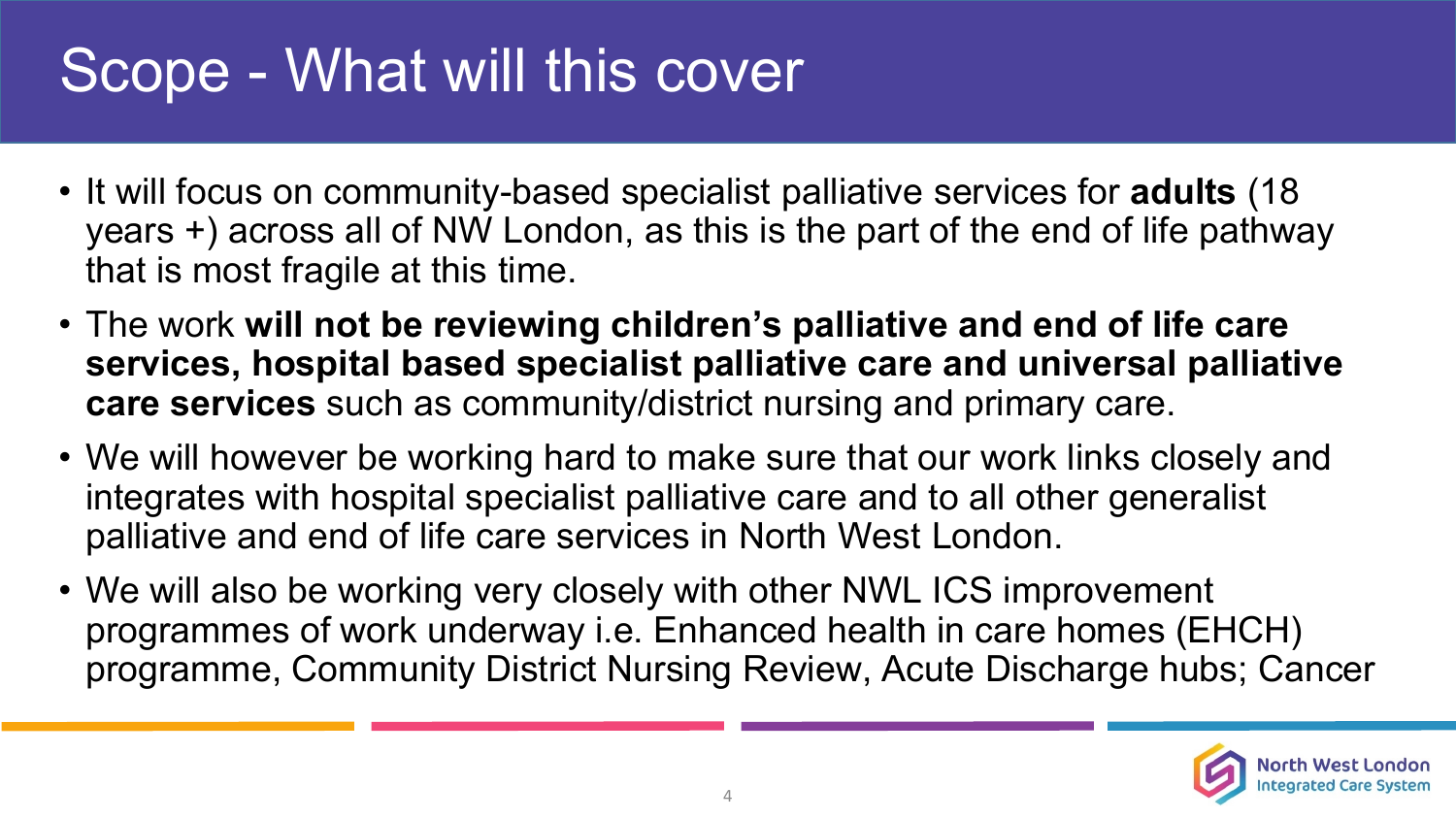# Why things need to change?

- Too many people are admitted unnecessarily to hospital in their last year and last 3 months of life.
- For 2020/21  **49%** of our residents are dying in hospital, **5%** are dying in hospice, **14%** in care homes and only **28%** are dying at home – this is despite nationally the majority of people saying they would prefer to die at home.
- We have unwarranted variation in community-based specialist palliative care services (ie. 7 day working, access to 24/7 specialist advice, rapid response) and we have heard that they don't reach enough of our residents and diverse communities.
- Not enough of our residents are identified early as being at end of life and offered opportunity to undertake advance care planning conversations, that are then recorded on Co-ordinate My Care (CMC – the agreed London tool at present).
- Not all of the system have access to and are using CMC as much as they could be.

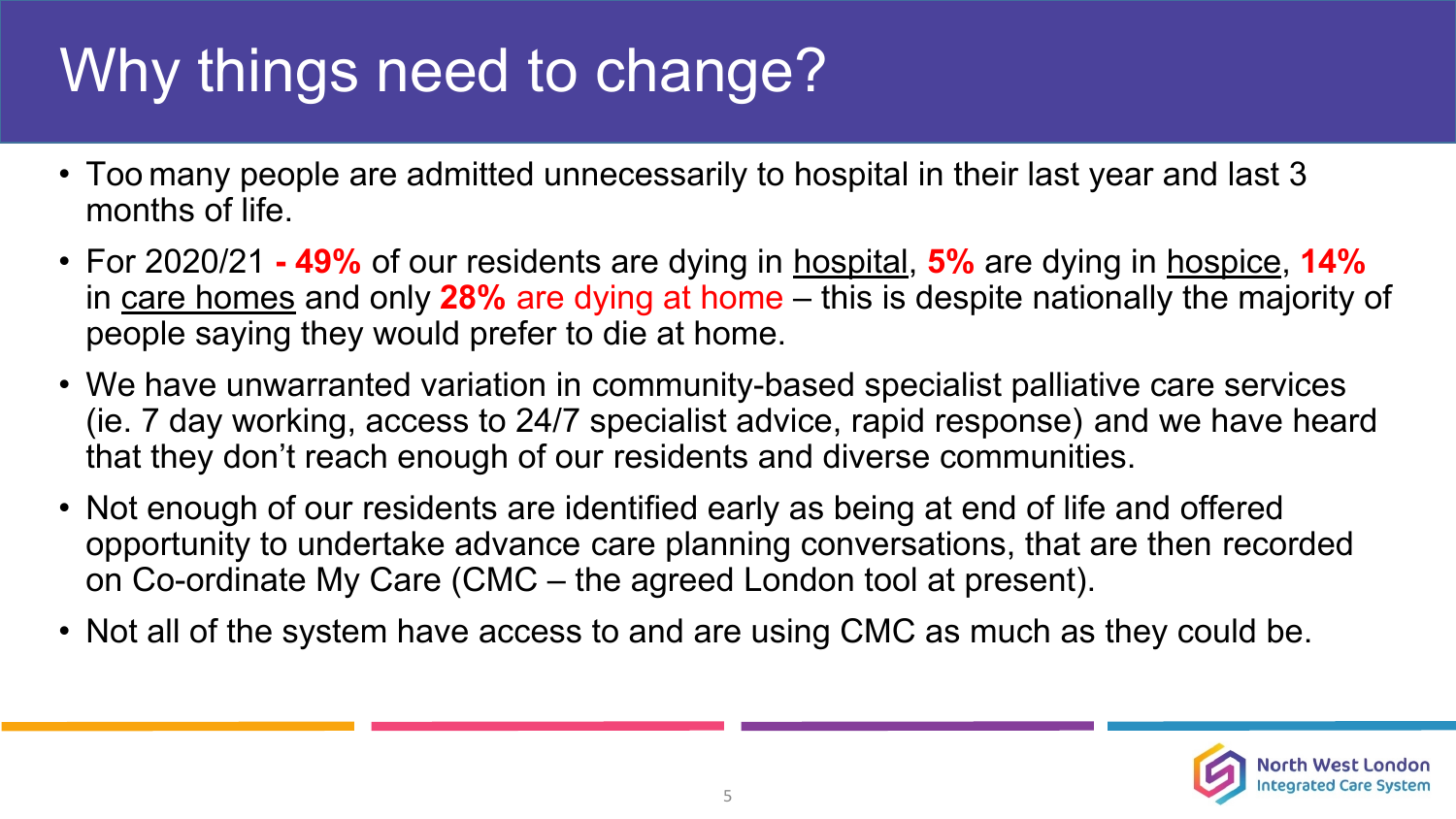## How we plan to do this - our objectives:

Our aim through this work is to collaboratively develop a new integrated model of care, single service specification for our services and a consistent approach to population health needs and person centred outcome measures.

- We plan to have wide reaching, robust and transparent communication and engagement with public and patients, including community, voluntary and faith groups.
- Publication of Issues Paper and other supporting documentation designed to facilitate discussions and support innovative thinking.
- Collaboratively design more responsive, sustainable and resilient services with a wider reach.
- Achieve consistency and equity in access to services across NW London and level up to good practice where possible.
- Facilitate better co-ordination of care, improve communication and integration with other services across community and acute care settings.
- Collaborative working and pathway development with other ICS programme including Cancer, Enhanced health in care homes, Continuing Health Care, community nursing and acute discharge improvement work.
- Work in partnership with health, social care and the voluntary, community and faith sectors.
- Explore development of compassionate communities with more integrated/ partnership working with Voluntary Community Sector.
- We will develop a consistent approach to person centred outcome measures, population health needs assessment, benchmarking and monitoring.
- We are working closely with our social care partners to utilise digital technology to support the development of shared care records for care homes.

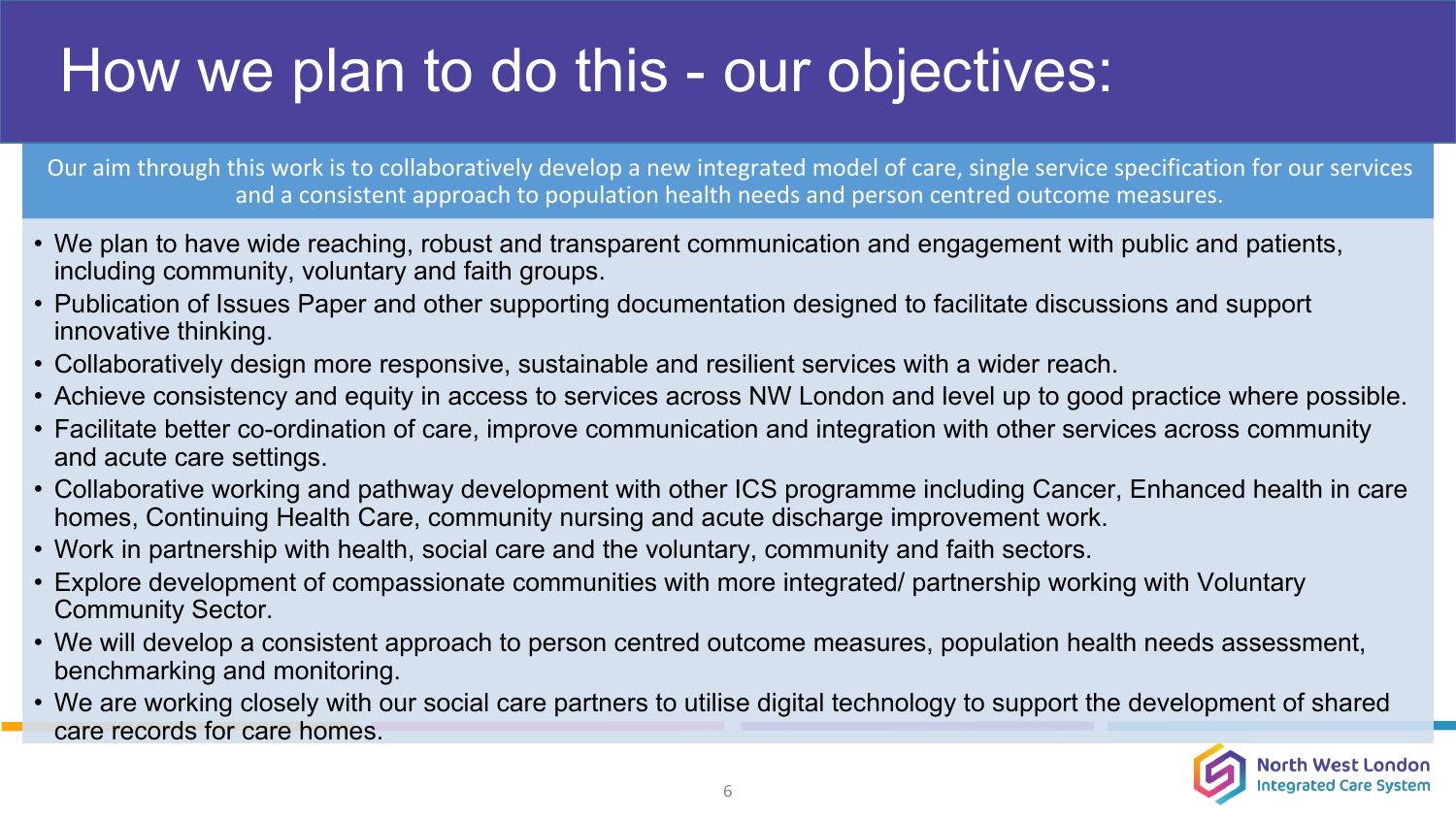$\frac{0}{0}$ 

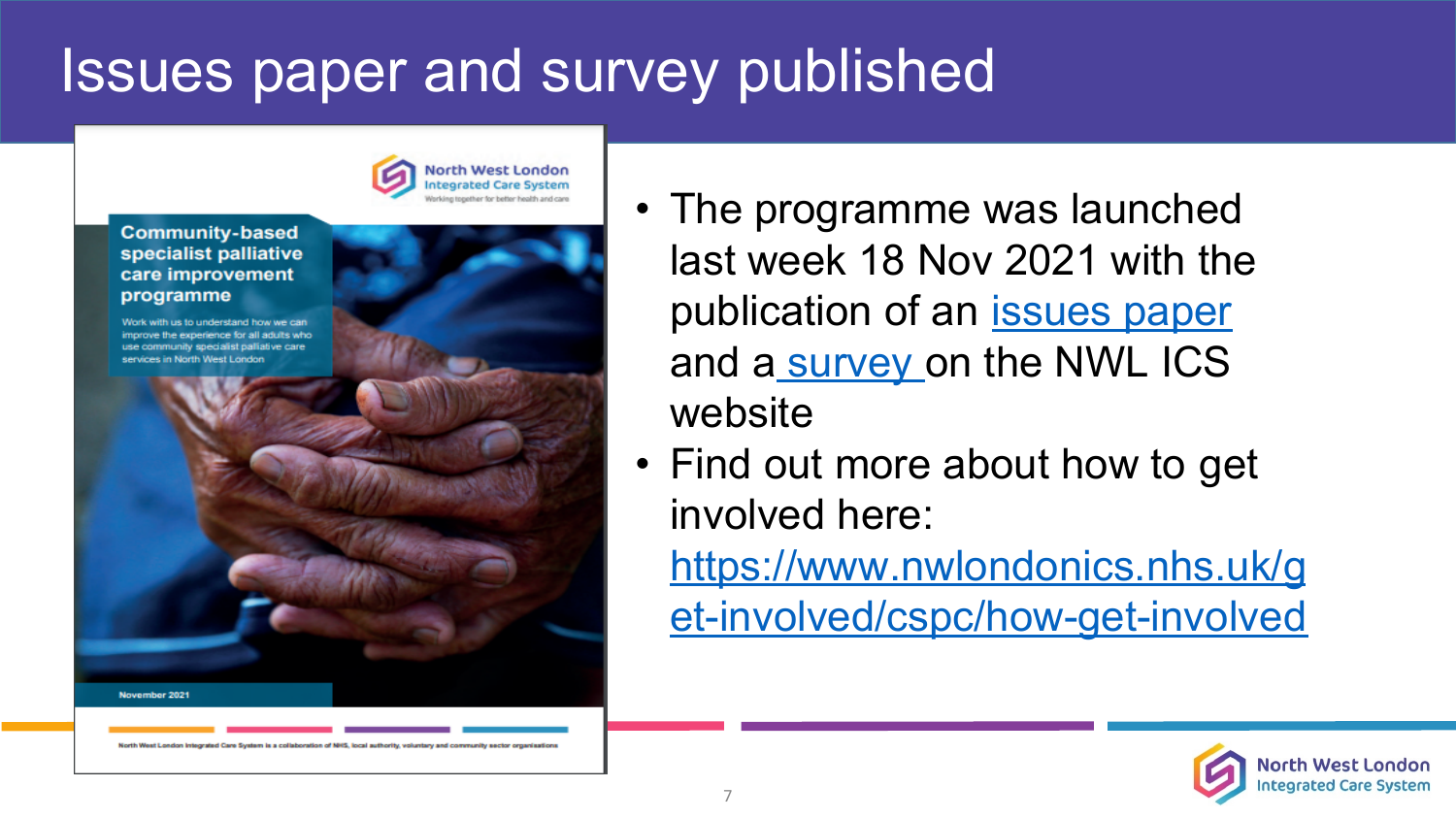### Issues paper

- In development our focus at this stage is what quality, safety, equity and excellent patient experience looks like. From this we will develop new models of care and what good patient outcomes look like. It is only after that is agreed will we look at what services we need to deliver this.
- We have simply set out the **eight** broad themes we are looking at and would like to the public to feedback on :
	- 1. Learning from previous service improvement reviews and engagement
	- 2. National policy making sure we align
	- 3. Changing needs of patients and population growth
	- 4. Health inequalities how these act as a barrier to people receiving community-based specialist palliative care
	- 5. Improving the quality of care, and patient and family and carer experience we have variation across NWL
	- 6. Fragmentation and the need for more joined up services people sometimes find services these hard to access, particularly across our more diverse communities, and services do not work as well together as they could be
	- 7. The workforce challenge we are having difficulty recruiting and retaining workforce
	- 8. The financial challenge the increasing financial challenge the NHS is operating under and what it means for community-based specialist palliative care provision
- From this we will develop a consistent set of questions that will allow us to obtain a mixture of qualitative and quantitative feedback.
- Publication of this Issues Paper will officially launch the programme of work

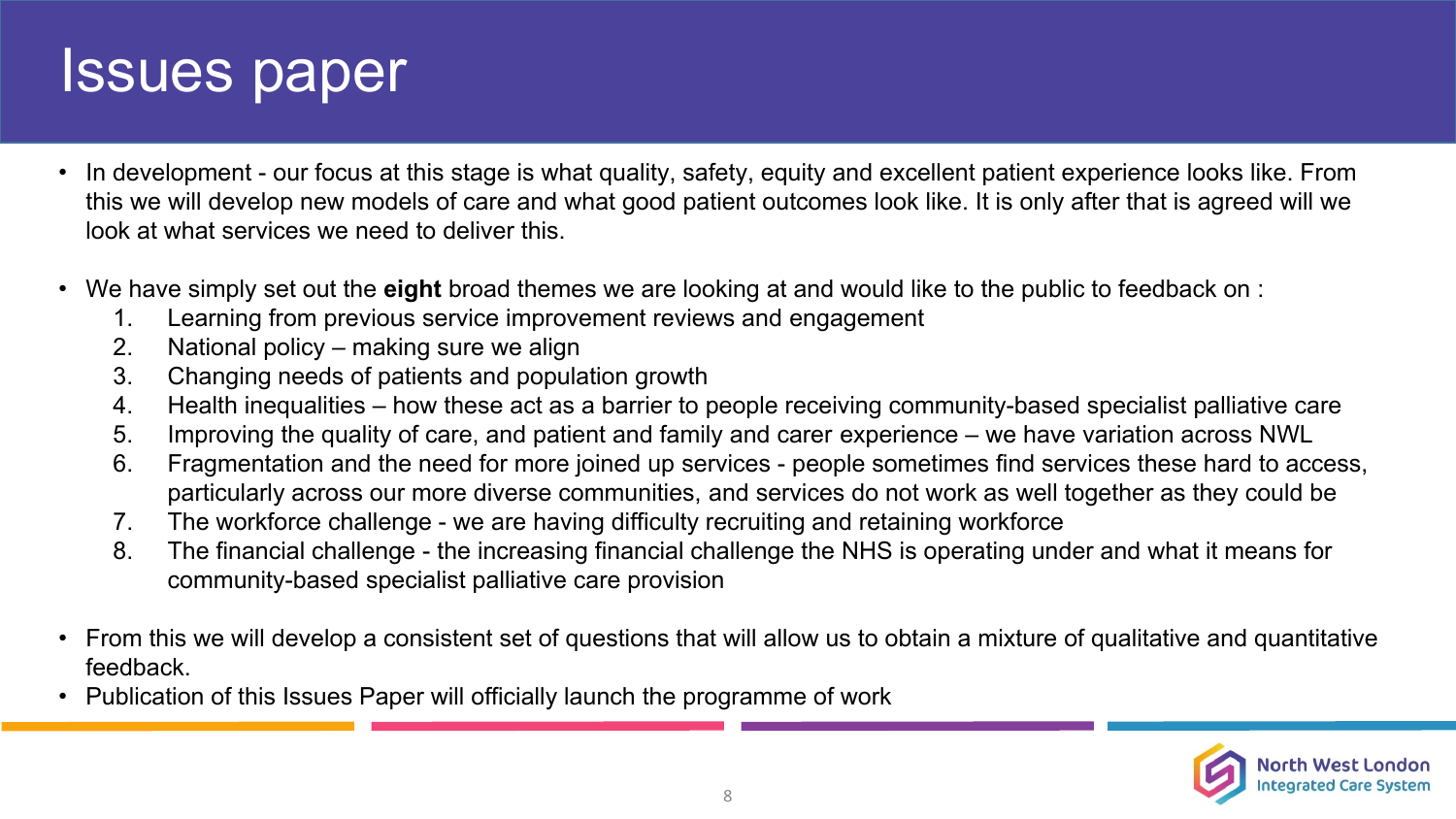## Timeline: August 2021 – August 2022



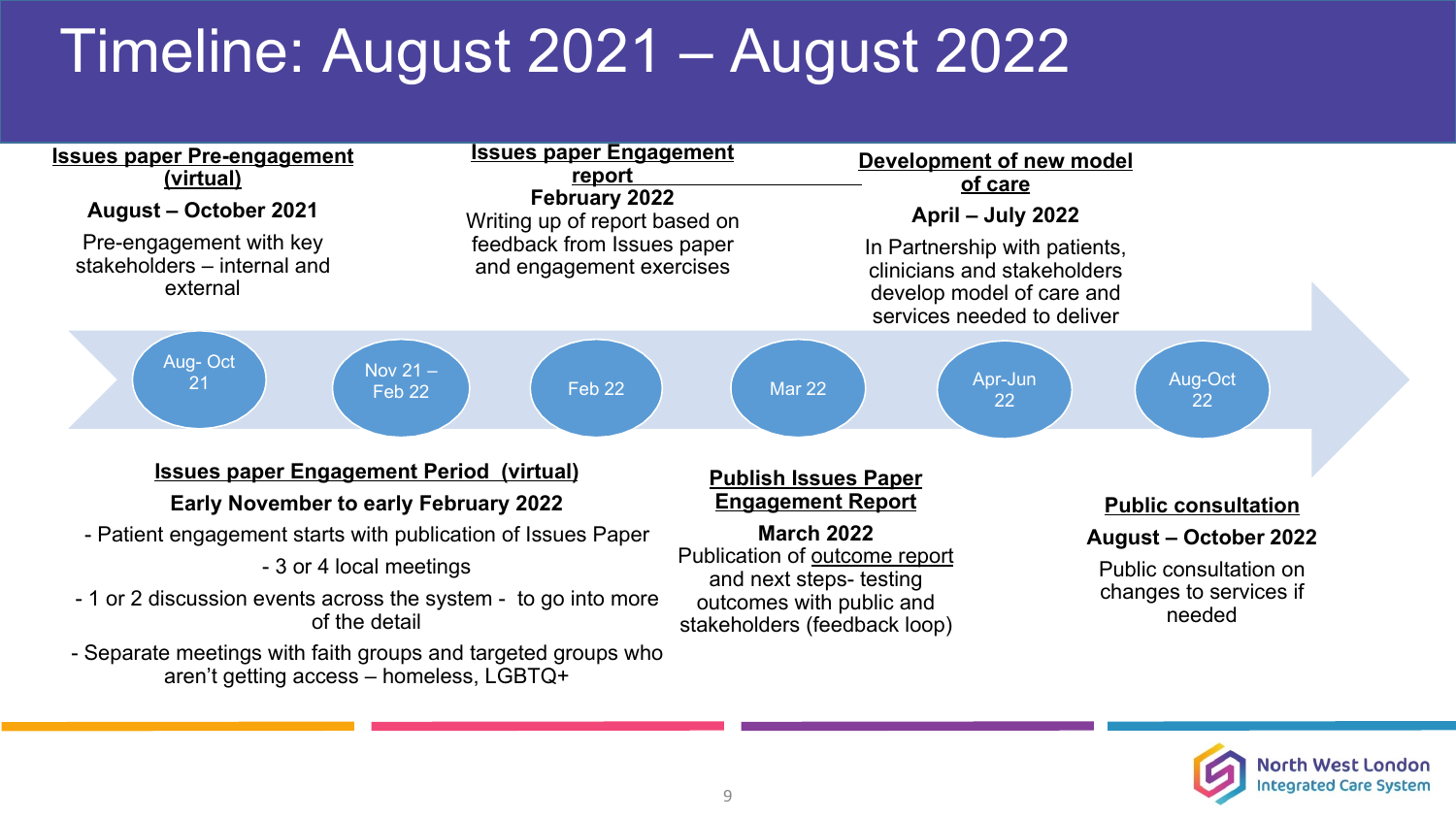### Diagram of overall comms & engagement strategy up until March 2022